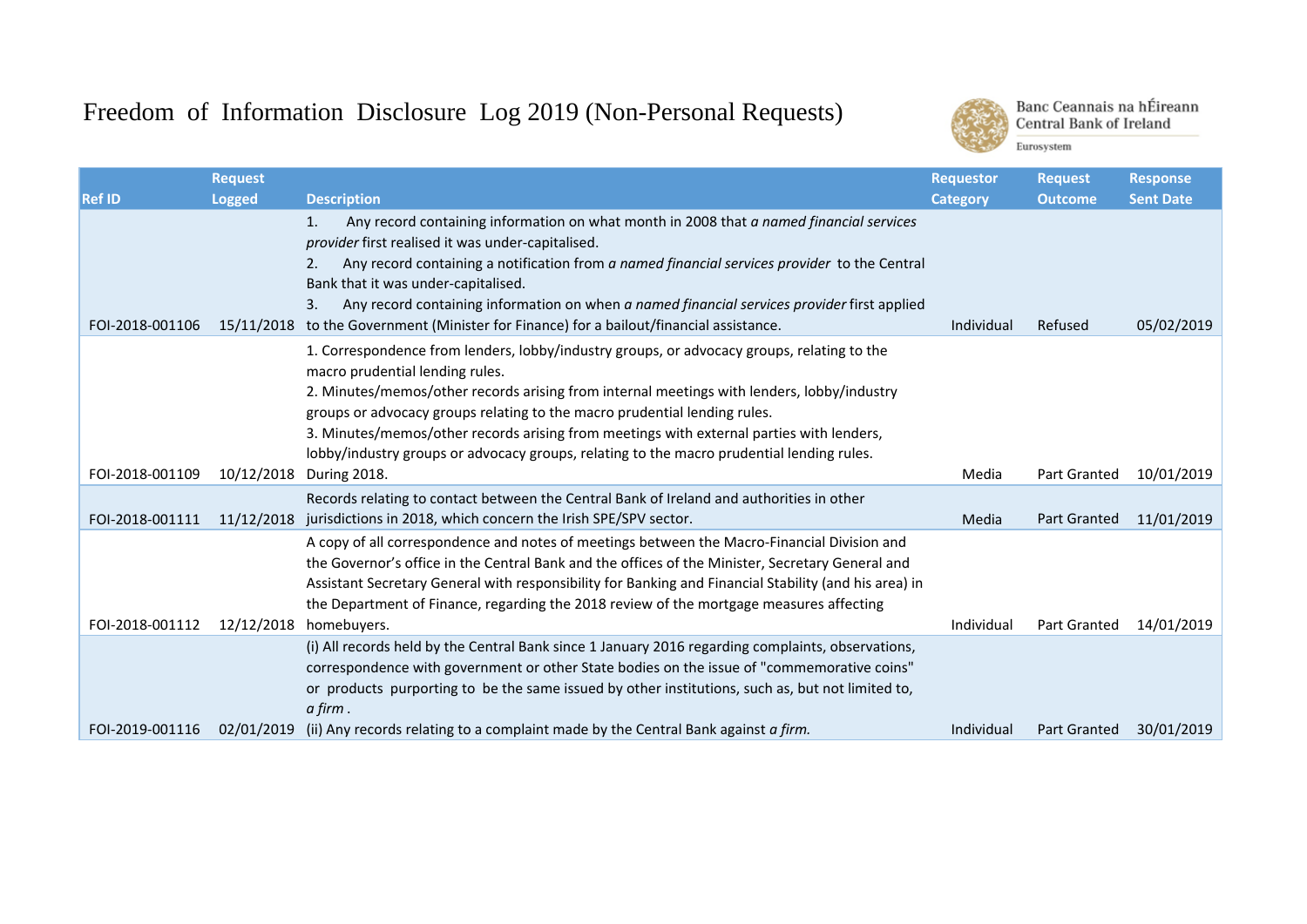| FOI-2019-001117 | 1/3/2019   | How much was spent by the Department in 2017 and 2018 on bottled water?                                                                                                                                                                                                                                                                                                                                                                                                                                                                                                                                                                                                                                                                                                                                                     | Media      | Request<br>withdrawn/<br>handled<br>outside FOI | 1/3/2019   |
|-----------------|------------|-----------------------------------------------------------------------------------------------------------------------------------------------------------------------------------------------------------------------------------------------------------------------------------------------------------------------------------------------------------------------------------------------------------------------------------------------------------------------------------------------------------------------------------------------------------------------------------------------------------------------------------------------------------------------------------------------------------------------------------------------------------------------------------------------------------------------------|------------|-------------------------------------------------|------------|
| FOI-2019-001118 | 11/01/2019 | A copy of, or confirmation that "Schedule 4" dated February 2011 was provided to the Financial<br>Regulator 10 working days prior to 25th Feb 2011, in relation to the scheme/transfer from a<br>named financial services provider to a named financial services provider.                                                                                                                                                                                                                                                                                                                                                                                                                                                                                                                                                  | Individual | Refused                                         | 08/02/2019 |
| FOI-2019-001119 | 21/01/2019 | i) A copy of or the grant of permission to inspect the lists sent in January every year by the<br>Revenue Commissioners to the Central Bank containing the name and address of every person to<br>whom a bankers licence expiring on the 31st day of December in that year has been issued as<br>per Section 47(6) of the Central Bank Act 1942.<br>ii) A copy of or the grant of permission to inspect the names of the holders of bank licences of<br>which the Central Bank was required to inform the High Court of annually as per Section-12(3) of<br>the Central Bank Act 1971.                                                                                                                                                                                                                                      | Individual | <b>Part Granted</b>                             | 12/02/2019 |
|                 |            | In the July 2002 Code Of Practice for Credit Institutions paragraph 2 of page 2 states; "A failure by<br>a credit institution to comply with a standard outlined in this code shall not of itself give rise to<br>any right of action by persons affected thereby nor shall such a breach affect the validity of any<br>transactions."<br>This code was set aside by the Financial Regulator with effect from 1st of August 2006. The<br>Consumer Code in force from 1st of August 2006 has no such paragraph or provision, nor it<br>seems do any of the revisions, amendments, additions or supplements to it nor indeed the 2012<br>Consumer Protection Code in force from January 2012 and subsequent revisions.<br>I would like to establish why this provision was not carried over. I imagine there was considerable |            | Request<br>withdrawn/<br>handled                |            |
| FOI-2019-001120 | 30/01/2019 | thought given to this matter and is those deliberations I wish to find.                                                                                                                                                                                                                                                                                                                                                                                                                                                                                                                                                                                                                                                                                                                                                     | Commercial | outside FOI                                     | 30/01/2019 |
| FOI-2019-001121 | 31/01/2019 | a copy of a named financial services provider's Company Registration Number xxxxx Banking<br>Licence, to include the commencing date of the licence.                                                                                                                                                                                                                                                                                                                                                                                                                                                                                                                                                                                                                                                                        | Individual | Refused                                         | 27/02/2019 |
| FOI-2019-001122 | 05/02/2019 | On what date did a named financial services provider apply for authorisation from the Central<br>Bank pursuant to the 2007 Act?                                                                                                                                                                                                                                                                                                                                                                                                                                                                                                                                                                                                                                                                                             | Individual | <b>Part Granted</b>                             | 01/03/2019 |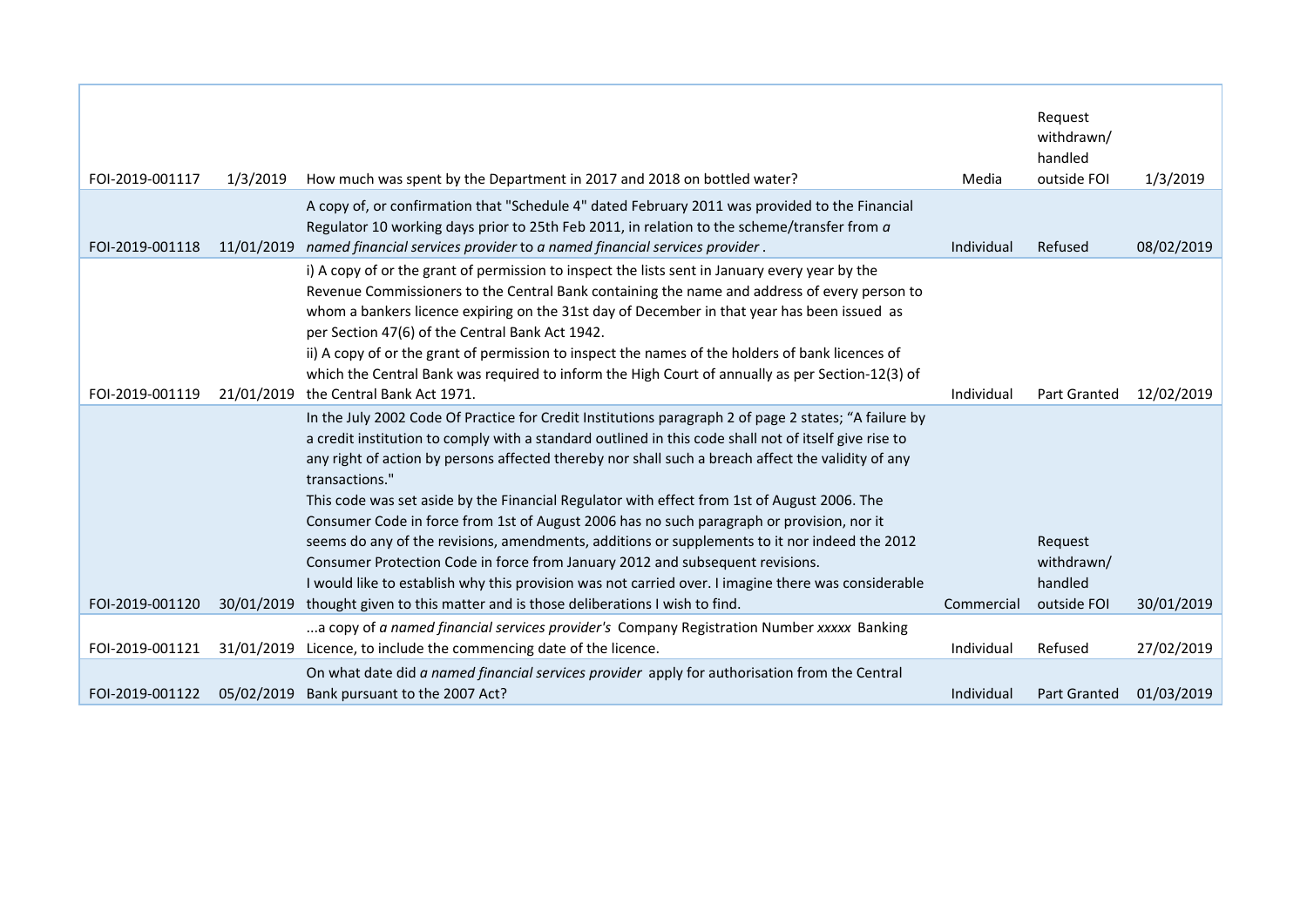|                 |            | I refer to the named financial services provider (Company number: xxxxxx) and wish to have<br>copies of the following requested records<br>(1) The Banking License granted and issued to the above named company.<br>(2) The application form submitted for the issuing of a Banking License, by the above named<br>company.<br>(3) The certificate of registration as a Designated Credit Institution under the Asset Covered         |            |                                                 |            |
|-----------------|------------|----------------------------------------------------------------------------------------------------------------------------------------------------------------------------------------------------------------------------------------------------------------------------------------------------------------------------------------------------------------------------------------------------------------------------------------|------------|-------------------------------------------------|------------|
| FOI-2019-001123 | 14/02/2019 | Securities Act 2000, as amended, for the above named company.                                                                                                                                                                                                                                                                                                                                                                          | Individual | Refused                                         | 12/03/2019 |
| FOI-2019-001124 | 14/02/2019 | All correspondence with the Hong Kong Stock Exchange (HKEX) related to Philip Lane's<br>attendance at a luncheon hosted by HKEX in Hong Kong on Tuesday 12 February 2019.                                                                                                                                                                                                                                                              | Media      | Request<br>withdrawn/<br>handled<br>outside FOI | 21/02/2019 |
|                 |            | A database/spreadsheet/list containing the following data:<br>- The number of employees of the agency sacked in 2016, 2017, 2018.<br>- The reason for the dismissal of each of the above employees.<br>- The number of employees of the agency suspended in 2016, 2017, 2018.<br>- The reason for the suspension of each of the above employees.<br>- The number of complaints of bullying received by the agency in 2016, 2017, 2018. |            |                                                 |            |
| FOI-2019-001125 | 18/02/2019 | - The number of complaints of sexual harassment received by the agency in 2016, 2017, 2018.                                                                                                                                                                                                                                                                                                                                            | Media      | Part Granted                                    | 19/03/2019 |
|                 |            | The number of principal dwelling houses and buy-to-let properties repossessed, broken down<br>into years, from 2015-2018 inclusive, in the county of Kerry. If possible, split into:<br>1. repossession by court order.                                                                                                                                                                                                                |            |                                                 |            |
| FOI-2019-001126 |            | 18/02/2019 2. voluntary repossession/surrender/abandonment.                                                                                                                                                                                                                                                                                                                                                                            | Media      | Refused                                         | 28/02/2019 |
| FOI-2019-001127 | 18/02/2019 | Correspondence between the Revenue Commissioners and the Central Bank of Ireland relating to<br>licensed moneylenders, for the years 2015 to 2018, inclusive.                                                                                                                                                                                                                                                                          | Media      | Part Granted                                    | 15/03/2019 |
|                 |            | All personal expenses (travel, subsistence, accommodation, etc) claimed in 2017 and 2018 by                                                                                                                                                                                                                                                                                                                                            |            |                                                 |            |
| FOI-2019-001130 | 05/03/2019 | Governor Lane, as captured in the travel and expense system used in the Central Bank.                                                                                                                                                                                                                                                                                                                                                  | Media      | <b>Part Granted</b>                             | 02/04/2019 |
| FOI-2019-001131 | 11/03/2019 | Complaints made to the Central Bank of Ireland about the status of applications for authorisation<br>as electronic money institutions, since 1 January 2018.                                                                                                                                                                                                                                                                           | Media      | Part Granted                                    | 08/04/2019 |
| FOI-2019-001132 |            | All correspondence, both written and in email, regarding the potential sale of the Central Bank's<br>14/03/2019 former Dame Street headquarters to the Office of Public Works from the years 2014 and 2015.                                                                                                                                                                                                                            | Media      | Part Granted                                    | 12/04/2019 |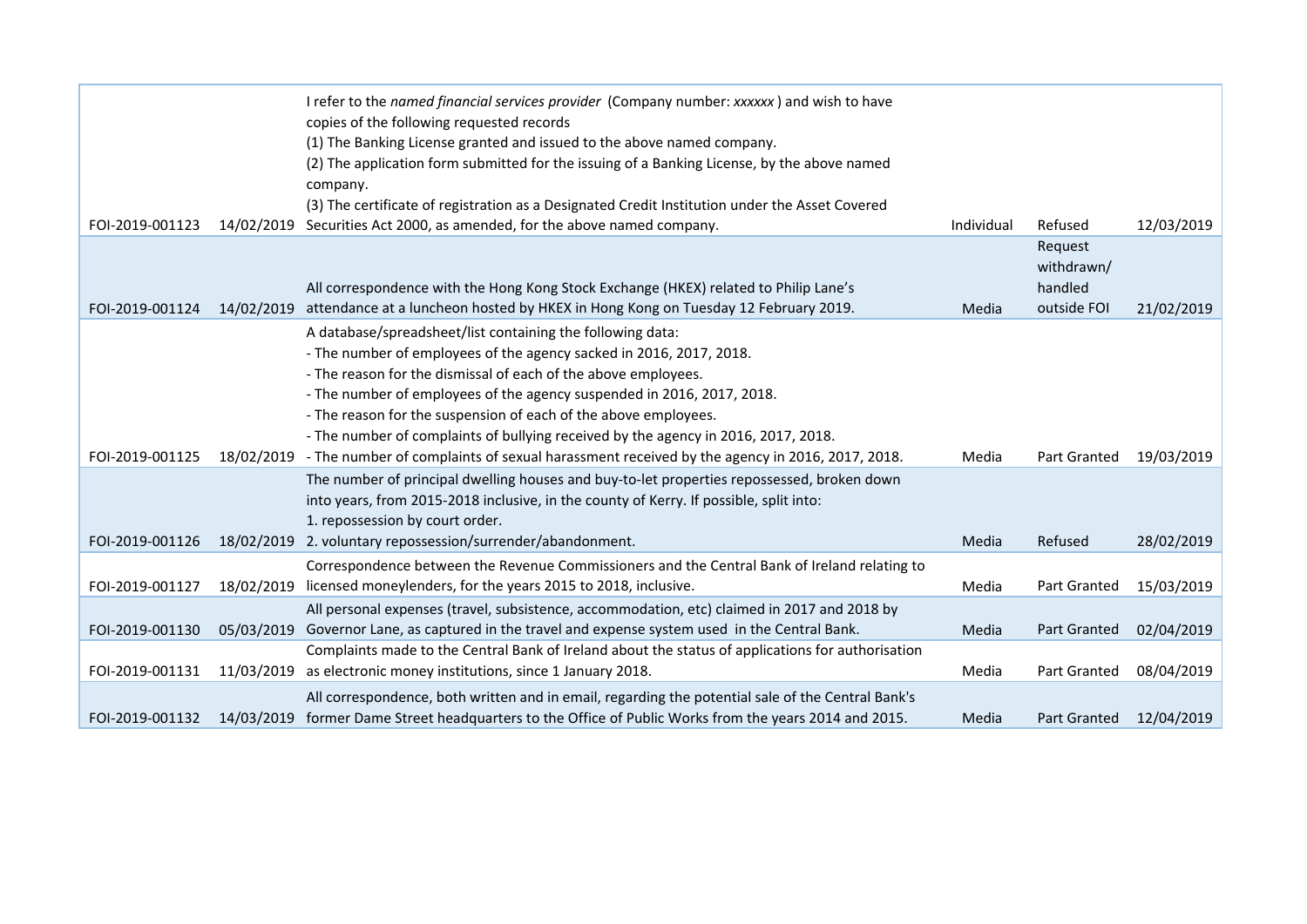|                 |            | . All correspondence and attached documents between the Central Bank of Ireland and the<br>Department of Foreign Affairs regarding any banking limitations (including restriction for opening |                                     |                     |            |
|-----------------|------------|-----------------------------------------------------------------------------------------------------------------------------------------------------------------------------------------------|-------------------------------------|---------------------|------------|
|                 |            | an account) set for immigrants from Iran and/or Cuba/Sudan/Somalia from 1 January 2017-<br>Present.                                                                                           |                                     |                     |            |
|                 |            | • The minute/agenda and or any associated documents (to include draft versions) of meetings in                                                                                                |                                     |                     |            |
|                 |            | the Central Bank of Ireland in relation to a ban on transferring money to their native countries for                                                                                          |                                     |                     |            |
|                 |            | immigrants from any of the above countries from 1 January 2017-present.<br>• All internal memos and reports in relation to a ban on transferring money to their native                        |                                     |                     |            |
| FOI-2019-001133 |            | 19/03/2019 countries for immigrants from Iran and/or Cuba/Sudan/Somalia from 1 January 2017-Present.                                                                                          | Media                               | Part Granted        | 16/04/2019 |
|                 |            | A copy of the files held by the Central Bank of Ireland relating to my life and pensions broker                                                                                               |                                     |                     |            |
|                 |            | firm, a previously regulated firm trading as a named financial services provider and later as a                                                                                               |                                     |                     |            |
| FOI-2019-001136 | 22/03/2019 | named financial services provider.                                                                                                                                                            | Individual                          | Refused             | 18/04/2019 |
|                 |            | All correspondence between the Banking and Payments Federation Ireland and the Central Bank                                                                                                   |                                     |                     |            |
|                 |            | related to Deputy Pearse Doherty's "No Consent, No Sale" Bill between 24th January 2019 and                                                                                                   |                                     |                     |            |
| FOI-2019-001138 |            | 01/04/2019 31st March 2019.                                                                                                                                                                   | Oireachtas                          | <b>Part Granted</b> | 30/04/2019 |
|                 |            | Records of supervisory or enforcement teams meetings with the Financial Conduct Authority                                                                                                     |                                     |                     |            |
| FOI-2019-001139 | 03/04/2019 | between July 2012 and December 2014 about two named financial services providers.                                                                                                             | Individual                          | Refused             | 02/07/2019 |
|                 |            | • A copy of the tender/contract/invoice associated with the creation of a video entitled "Sharon                                                                                              |                                     |                     |            |
|                 |            | Donnery sets out priorities".                                                                                                                                                                 |                                     |                     |            |
|                 |            | • A copy of the video.                                                                                                                                                                        |                                     |                     |            |
|                 |            | • A copy of any records relating or referring to authorisation of creation of this video.                                                                                                     |                                     |                     |            |
| FOI-2019-001140 | 03/04/2019 | • A total cost for production, creation, and other bills associated with the video.<br>• Correspondence (received and sent) between the Central Bank and 3 named financial services           | <b>Interest Groups Part Granted</b> |                     | 02/05/2019 |
|                 |            | providers in relation to gender diversity in their senior positions between 01 July 2018 to current                                                                                           |                                     |                     |            |
|                 |            | date.                                                                                                                                                                                         |                                     | Request             |            |
|                 |            | . Minutes from meetings between the Central Bank and 3 named financial services providers                                                                                                     |                                     | withdrawn/          |            |
|                 |            | where gender diversity in their senior positions was discussed between 01 July 2018 to current                                                                                                |                                     | handled             |            |
| FOI-2019-001141 | 04/04/2019 | date.                                                                                                                                                                                         | Media                               | outside FOI         | 17/04/2019 |
| FOI-2019-001142 | 10/04/2019 | An electronic version of the Behavioural Competency Framework.                                                                                                                                | Individual                          | Granted             | 17/04/2019 |
|                 |            | Any and all information relating to a named individual. Any and all information relating to the                                                                                               |                                     |                     |            |
|                 |            | appointment of Chief Risk Officers made by a named financial services provider . This request is                                                                                              |                                     |                     |            |
| FOI-2019-001143 | 11/04/2019 | limited to information dated the years 2016, 2017 and 2018.                                                                                                                                   | Legal Firm                          | Refused             | 10/05/2019 |
|                 |            | Briefing materials prepared for Central Bank officials in advance of their appearance before the                                                                                              |                                     |                     |            |
| FOI-2019-001144 |            | 15/04/2019 Oireachtas Finance Committee on Tuesday March 26.                                                                                                                                  | Media                               | Refused             | 02/07/2019 |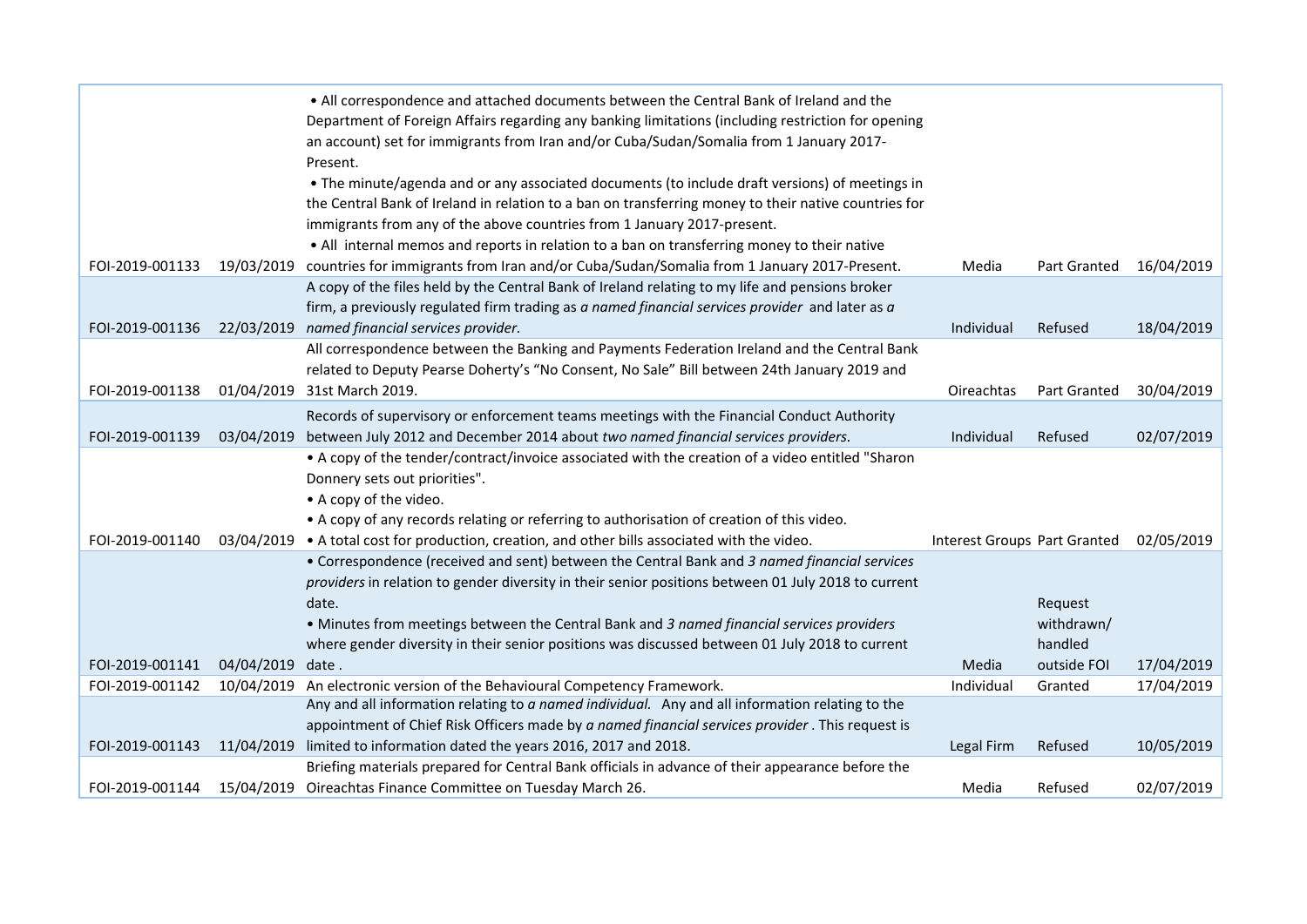|                 |            | 1. Any correspondence between the Central Bank and a named financial services provider during<br>the period 21 April 2008 to December 2011 regarding a named individual.                 |            |              |            |
|-----------------|------------|------------------------------------------------------------------------------------------------------------------------------------------------------------------------------------------|------------|--------------|------------|
|                 |            | 2. Any correspondence between a named financial services provider and the Central Bank                                                                                                   |            |              |            |
|                 |            | regarding the former's breach of liquidity regulations during the period 21 April 2008 to                                                                                                |            |              |            |
| FOI-2019-001145 |            | 17/04/2019 December 2011.                                                                                                                                                                | Individual | Refused      | 17/05/2019 |
|                 |            | All correspondence in which Sinn Féin's No Consent No Sale Bill is discussed, including emails,                                                                                          |            |              |            |
|                 |            | letters and memos from 1 November 2018 to 21 April 2019 between:                                                                                                                         |            |              |            |
|                 |            | (i) Officials/staff from the Central Bank of Ireland and the Department of Finance.                                                                                                      |            |              |            |
| FOI-2019-001146 | 23/04/2019 | (ii) Officials/staff from the Central Bank of Ireland and Irish financial institutions, banks, credit<br>firms.                                                                          | Media      | Part Granted | 22/05/2019 |
|                 |            | 1. The annual salaries, in euro, of the manager positions at the following 4 named financial                                                                                             |            |              |            |
|                 |            | services providers.                                                                                                                                                                      |            |              |            |
|                 |            | 2. The number of days a week the manager works full time in each respective named financial                                                                                              |            |              |            |
| FOI-2019-001147 |            | 24/04/2019 services provider.                                                                                                                                                            | Individual | Refused      | 29/04/2019 |
|                 |            | 1. The annual salaries, in euro, of the manager positions at the following 6 named financial                                                                                             |            |              |            |
|                 |            | services providers.                                                                                                                                                                      |            |              |            |
|                 |            | 2. The number of days a week the manager works full time in each respective named financial                                                                                              |            |              |            |
|                 |            |                                                                                                                                                                                          |            |              |            |
| FOI-2019-001148 |            | 24/04/2019 services provider.                                                                                                                                                            | Individual | Refused      | 29/04/2019 |
|                 |            |                                                                                                                                                                                          |            | Request      |            |
|                 |            |                                                                                                                                                                                          |            | withdrawn/   |            |
|                 |            |                                                                                                                                                                                          |            | handled      |            |
| FOI-2019-001149 |            | 24/04/2019 How much money been sent to Bangladesh each year over 5 years.                                                                                                                | Media      | outside FOI  | 24/04/2019 |
|                 |            | A copy of the most recent Information Security Quarterly Commission Update to be circulated to                                                                                           |            |              |            |
| FOI-2019-001150 |            | 03/05/2019 the Central Bank Commission.                                                                                                                                                  | Media      | Refused      | 31/05/2019 |
|                 |            | all communication between the Central Bank of Ireland and the Danish financial supervison                                                                                                |            |              |            |
|                 |            | (Finanstilsynet) in relation to the AML breach of law investigation by the Danish and Estonian                                                                                           |            |              |            |
| FOI-2019-001151 |            | 07/05/2019 FSA. This includes communication with the DFSA-director.                                                                                                                      | Media      | Refused      | 05/06/2019 |
| FOI-2019-001152 |            | 1. The number of cyberattacks on the Central Bank of Ireland for the past 5 years;                                                                                                       | Media      | Refused      |            |
|                 |            | 07/05/2019 2. A year-by-year breakdown of any financial losses as a result of cyberattacks.<br>A copy of correspondence between the Central Bank and the Department of Finance regarding |            |              | 05/06/2019 |
| FOI-2019-001153 |            | 17/05/2019 the Tutty Report on PCPs over the period June to October 2018.                                                                                                                | Individual | Part Granted | 17/06/2019 |
|                 |            | Copies of all reports, briefings, submissions, memos, or other such review/explanatory                                                                                                   |            |              |            |
|                 |            | documents relating to clusters of insurance compensation claims in parts of Ireland from the                                                                                             |            |              |            |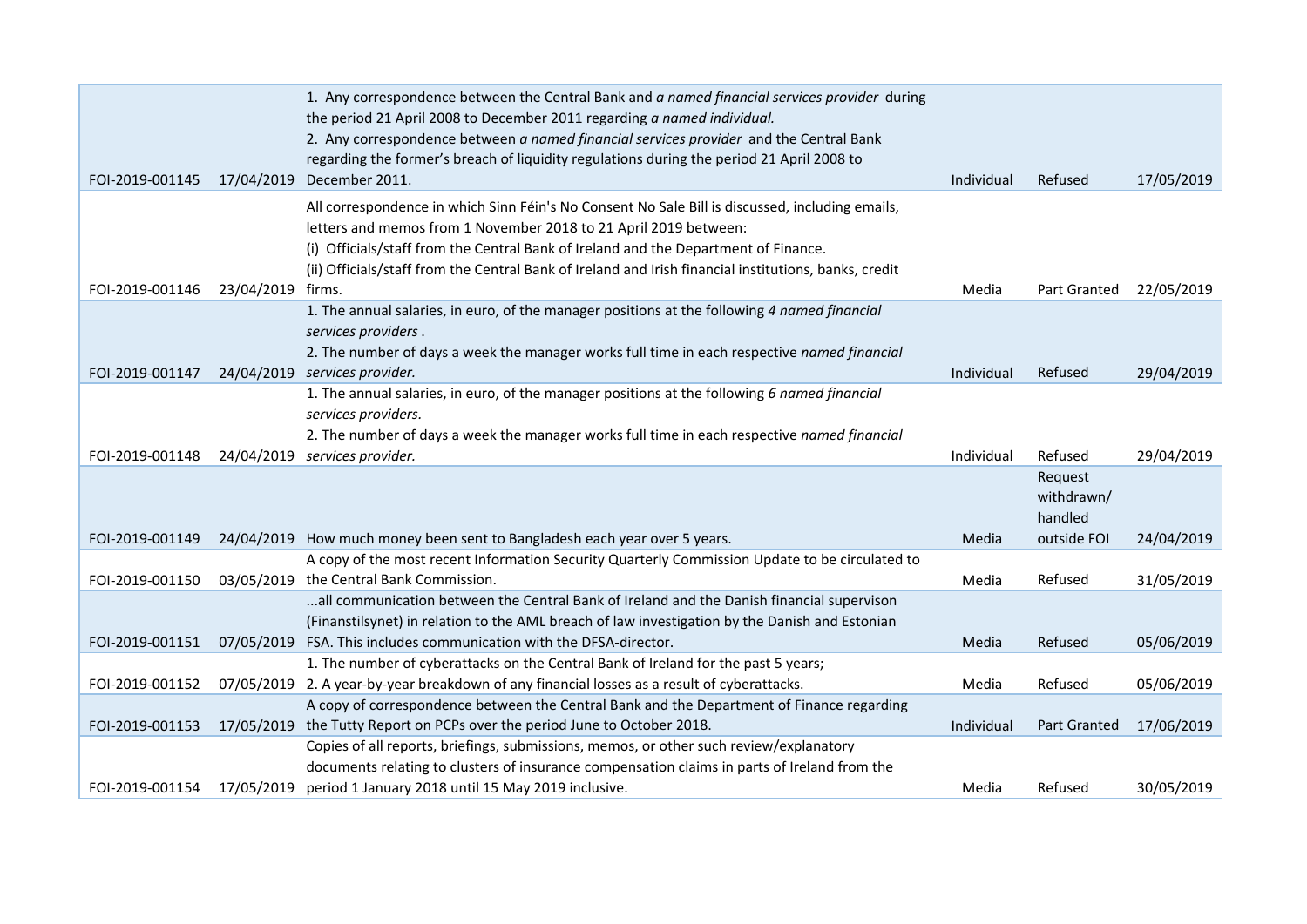|                 |            | All correspondence between the Central Bank and Department of Finance during the month of            |            |             |            |
|-----------------|------------|------------------------------------------------------------------------------------------------------|------------|-------------|------------|
|                 |            | November 2012 related to the issue of the Central Bank's Code of Practice on the Transfer of         |            |             |            |
| FOI-2019-001156 | 21/05/2019 | Mortgages.                                                                                           | Oireachtas | Granted     | 18/06/2019 |
|                 |            | Copies of all internal correspondence (including but not limited to emails and written letters),     |            |             |            |
|                 |            | memos, meeting minutes and internal reports about concerns about (or benefits of) the Irish          |            |             |            |
|                 |            | shadow banking sector and special purpose entities, in particular as they relate to vehicles         |            |             |            |
|                 |            | classified as QIAIFs (including but not limited to ICAVs/L-QIAIFs as well as Section 110 vehicles    |            | Request     |            |
|                 |            | which the Central Bank has studied as part of its data collection and review into the shadow         |            | withdrawn/  |            |
|                 |            | banking sector).                                                                                     |            | handled     |            |
| FOI-2019-001157 | 24/05/2019 | Please provide this information from January 2018 to the date this request is being handled.         | Media      | outside FOI | 06/06/2019 |
|                 |            | 1. The total number of employees who have left the central bank over the past 5 years, in tabular    |            |             |            |
|                 |            | form and broken down by year.                                                                        |            |             |            |
|                 |            | 2. The number of new employees hired by the central bank over the past 5 years, in tabular form      |            | Request     |            |
|                 |            | and broken down by year.                                                                             |            | withdrawn/  |            |
|                 |            | 3. The number of staff employed by the central bank over the past 5 years, in tabular form and       |            | handled     |            |
| FOI-2019-001158 | 06/06/2019 | broken down by year.                                                                                 | Individual | outside FOI | 06/06/2019 |
|                 |            | A copy of a letter (and attachment) sent to the Department of Finance in April 2012 regarding the    |            |             |            |
|                 |            | securitisation/deleveraging of retail loan books and all records relating to this letter held by the |            |             |            |
|                 |            | Legal, Consumer Protection and Banking Supervision divisions and by the Governor's and both          |            |             |            |
| FOI-2019-001159 | 18/06/2019 | Deputy Governor's offices. The timeframe of this request is 1 April - 30 June 2012 inclusive.        | Oireachtas | Refused     | 04/09/2019 |
|                 |            | All correspondence regarding the macro prudential lending rules (the 'Mortgage Caps') to the         |            |             |            |
|                 |            | Central Bank (to include replies and follow up correspondence) from the following companies:         |            |             |            |
|                 |            | - 9 named financial services providers.                                                              |            |             |            |
| FOI-2019-001161 | 24/06/2019 | During 2018 and 2019 to date.                                                                        | Media      | Refused     | 17/07/2019 |
|                 |            | In relation to a tender, reference number 2018P122 the names of the unsuccessful tender              |            |             |            |
| FOI-2019-001162 |            | 26/06/2019 companies, of which I understand there were three.                                        |            | Refused     | 24/07/2019 |
|                 |            |                                                                                                      | Commercial |             |            |
|                 |            | Documents and records relating to the legal proceedings issued in the United States District         |            |             |            |
|                 |            | Court for the Northern District of Illinois Eastern Division entitled a named company v National     |            |             |            |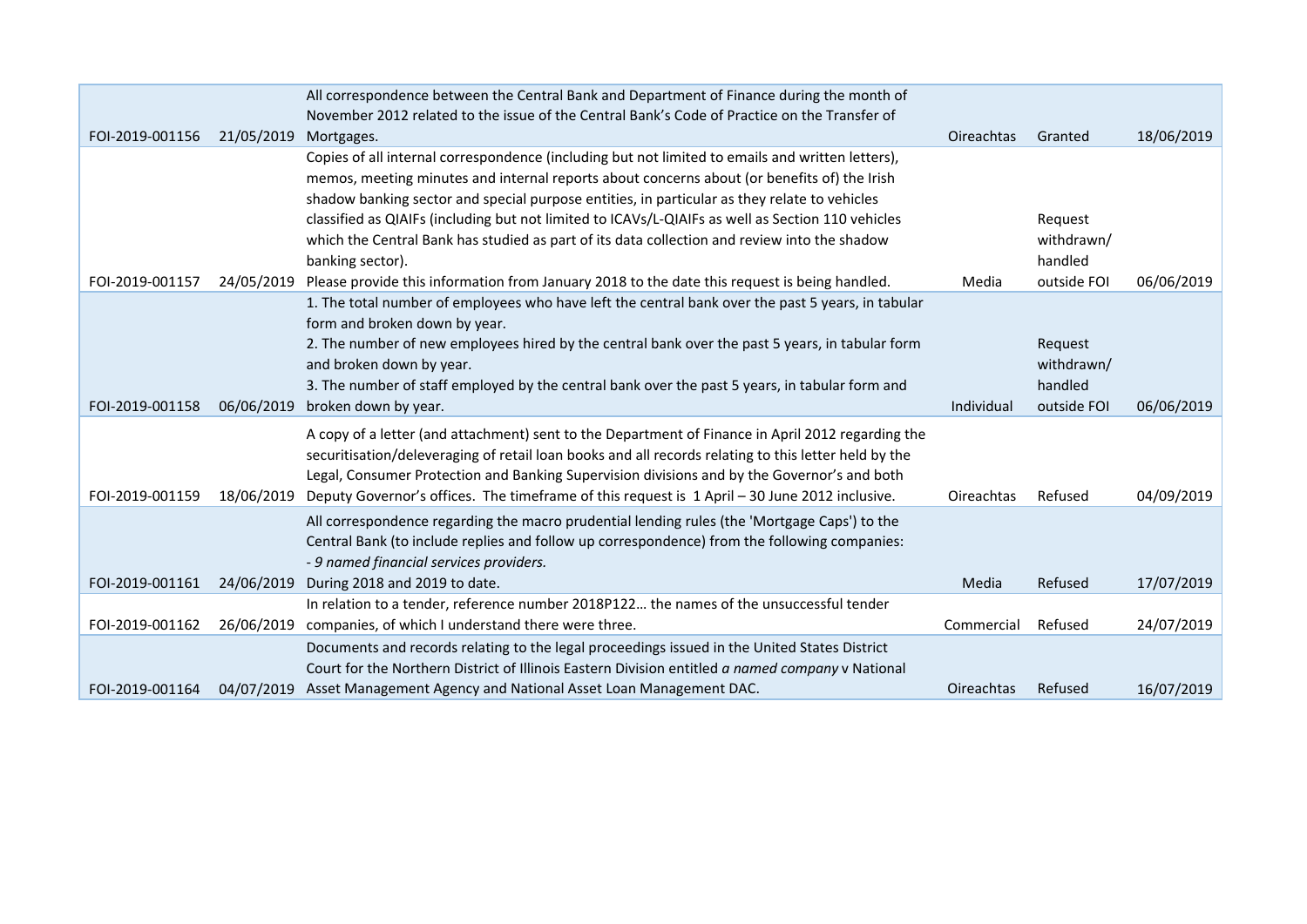|                 |            | Documents and records relating to the ownership of National Asset Management Agency                        |                                     |         |            |
|-----------------|------------|------------------------------------------------------------------------------------------------------------|-------------------------------------|---------|------------|
|                 |            | (NAMA) and National Asset Loan Management (NALM). This request includes, but is not limited                |                                     |         |            |
|                 |            | to:                                                                                                        |                                     |         |            |
|                 |            | (i) Any such documents and records specifying precisely the entitites including but not limited to         |                                     |         |            |
|                 |            | entities of the Irish State and/or private entities that own shares in NAMA and NALM.                      |                                     |         |            |
|                 |            | (ii) Any letters and/or documentation and/or emails between NAMA and NALM and any entities                 |                                     |         |            |
|                 |            | referred to in (i) above.                                                                                  |                                     |         |            |
|                 |            | (iii) Any letters and/or documentation and/or emails between NAMA and NALM and the IMF                     |                                     |         |            |
|                 |            | World Bank, European Central Bank and Eurostat relating to the ownership of NAMA and NALM                  |                                     |         |            |
| FOI-2019-001165 | 04/07/2019 | including but not limited to the entities that own shares in NAMA and NALM.                                | Oireachtas                          | Refused | 08/08/2019 |
|                 |            | The price given in any reports received by the Central Bank of short sale transactions in Ryanair          |                                     |         |            |
|                 |            | shares since 3 January 2018 up to 10 July 2019 where the seller was either of two named                    |                                     |         |            |
| FOI-2019-001166 | 10/07/2019 | financial service providers.                                                                               | Individual                          | Refused | 24/07/2019 |
|                 |            | a copy of the methodology noted by the Central Bank of Ireland and a named financial services              |                                     |         |            |
|                 |            | provider in calculating compensation to be paid to customers of a named financial services                 |                                     |         |            |
| FOI-2019-001167 | 15/07/2019 | provider impacted by a tracker mortgage related issue.                                                     | Individual                          | Refused | 25/07/2019 |
|                 |            | A list of all Public Employees (email addresses) who work in our Central Bank, their official roles        |                                     |         |            |
| FOI-2019-001168 |            | 15/07/2019 as public employees.                                                                            | Individual                          | Refused | 26/07/2019 |
|                 |            | Copies of any records held relating or referring to controversy surrounding the incoming Central           |                                     |         |            |
|                 |            | Bank governor and his handling of a budget leak while working in New Zealand, including                    |                                     |         |            |
|                 |            | correspondence between the Central Bank and the Departments of an Taoiseach, Finance and                   |                                     |         |            |
|                 |            | Public Enterprise and Reform. This request is directed to the offices of the Governor, both                |                                     |         |            |
|                 |            | Deputy Governors and the Commission Briefing Unit. The Timeframe of this request is 1 June                 |                                     |         |            |
| FOI-2019-001170 |            | 17/07/2019 2019 to 17 July 2019.                                                                           | <b>Interest Groups Part Granted</b> |         | 30/08/2019 |
|                 |            | . All correspondence, excluding routine and ad-hoc regulatory returns, between the Central Bank            |                                     |         |            |
|                 |            | and a named financial services provider from 1 July 2010 to 30 June 2011.                                  |                                     |         |            |
|                 |            | . All correspondence, excluding routine and ad-hoc regulatory returns, between a named                     |                                     |         |            |
|                 |            | financial services provider and the Central Bank regarding a named individual from 1 January               |                                     |         |            |
|                 |            | 2009 to end-2010.                                                                                          |                                     |         |            |
|                 |            | .All correspondence, excluding routine and ad-hoc regulatory returns, between the Central Bank             |                                     |         |            |
|                 |            | and a named financial services provider pertaining to three financial services providers or a              |                                     |         |            |
| FOI-2019-001171 |            | 25/07/2019 named individual from 1 July 2012 - 30 June 2014.                                               | Individual                          | Refused | 18/10/2019 |
| FOI-2019-001173 |            | 29/07/2019 How much money has been spent on the Central Credit Register, from its inception until present? | Individual                          | Granted | 06/08/2019 |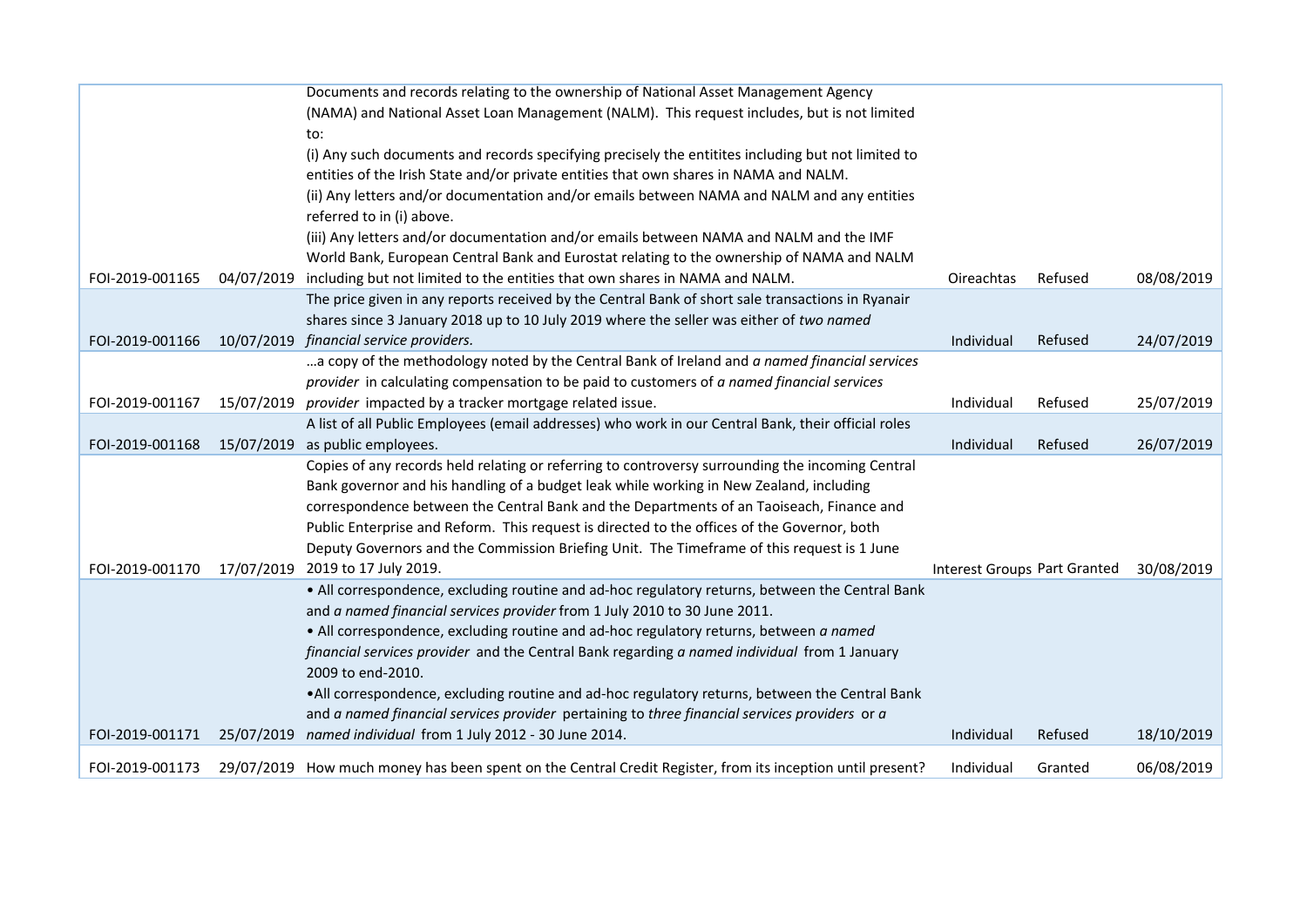|                 | . All correspondence - including, but not restricted to, letters, emails, records of phone calls, text<br>and social media messages, etc - since January 1 2019 between the Department of Finance and<br>the Central Bank on the appointment of a new governor of the Central Bank. Please include in<br>this all correspondence between members of the Central Bank commission and the Department<br>of Finance.<br>. All correspondence - including, but not restricted to, letters, emails, records of phone calls, text<br>and social media messages, etc - since January 1 2019 between members of the Central Bank<br>Commission on the appointment of a new governor of the Central Bank.<br>. All internal documentation in the Central Bank since January 1 2019 on the appointment of a |            |                     |            |
|-----------------|---------------------------------------------------------------------------------------------------------------------------------------------------------------------------------------------------------------------------------------------------------------------------------------------------------------------------------------------------------------------------------------------------------------------------------------------------------------------------------------------------------------------------------------------------------------------------------------------------------------------------------------------------------------------------------------------------------------------------------------------------------------------------------------------------|------------|---------------------|------------|
| FOI-2019-001174 | 30/07/2019 new governor of the Central Bank.                                                                                                                                                                                                                                                                                                                                                                                                                                                                                                                                                                                                                                                                                                                                                      | Media      | <b>Part Granted</b> | 26/09/2019 |
| FOI-2019-001175 | If a named financial services provider is authorised including in its country of origin (Ireland) as<br>02/08/2019 Investment Firms (MiFID).                                                                                                                                                                                                                                                                                                                                                                                                                                                                                                                                                                                                                                                      | Individual | Refused             | 09/08/2019 |
|                 | Any records related to the appointment of Gabriel Makhlouf as governor of the Central Bank.<br>This would include, but not be limited to, briefing documents, and relevant minutes of meetings<br>of the Governor's Committee and Senior Leadership Committee. It would also include any<br>communications with the Department of Finance on the matter. From 1 March 2019 to date.<br>The search for relevant records is confined to the following areas:<br>• Governor's Office<br>• Deputy Governors Offices<br>• Commission and Governance Units                                                                                                                                                                                                                                              |            |                     |            |
| FOI-2019-001176 | 06/08/2019 • Human Resources                                                                                                                                                                                                                                                                                                                                                                                                                                                                                                                                                                                                                                                                                                                                                                      | Media      | <b>Part Granted</b> | 30/09/2019 |
|                 | . Historical versions of the UCITS and AIF fund registers (as below) from May 2015, May 2016,<br>May 2017 and May 2018 or equivalent.<br>• Authorised UCITS, European Communities (Undertakings for Collective Investment in<br>Transferable Securities) Regulations 2011.<br>• Authorised Irish Collective Asset-management Vehicles, Irish Collective Asset-management<br>Vehicles Act 2015.<br>• Authorised Designated Investment Companies, Companies Act 1990 Part XIII.<br>• Authorised Unit Trust Schemes, Unit Trust Act, 1990.<br>• Authorised Common Contractual Funds, Investment Funds, Companies and Miscellaneous<br>Provisions Act, 2005.                                                                                                                                          |            |                     |            |
| FOI-2019-001177 | 08/08/2019 • Authorised Investment Limited Partnerships, Investment Limited Partnerships Act, 1994.                                                                                                                                                                                                                                                                                                                                                                                                                                                                                                                                                                                                                                                                                               | Commercial | Refused             | 20/08/2019 |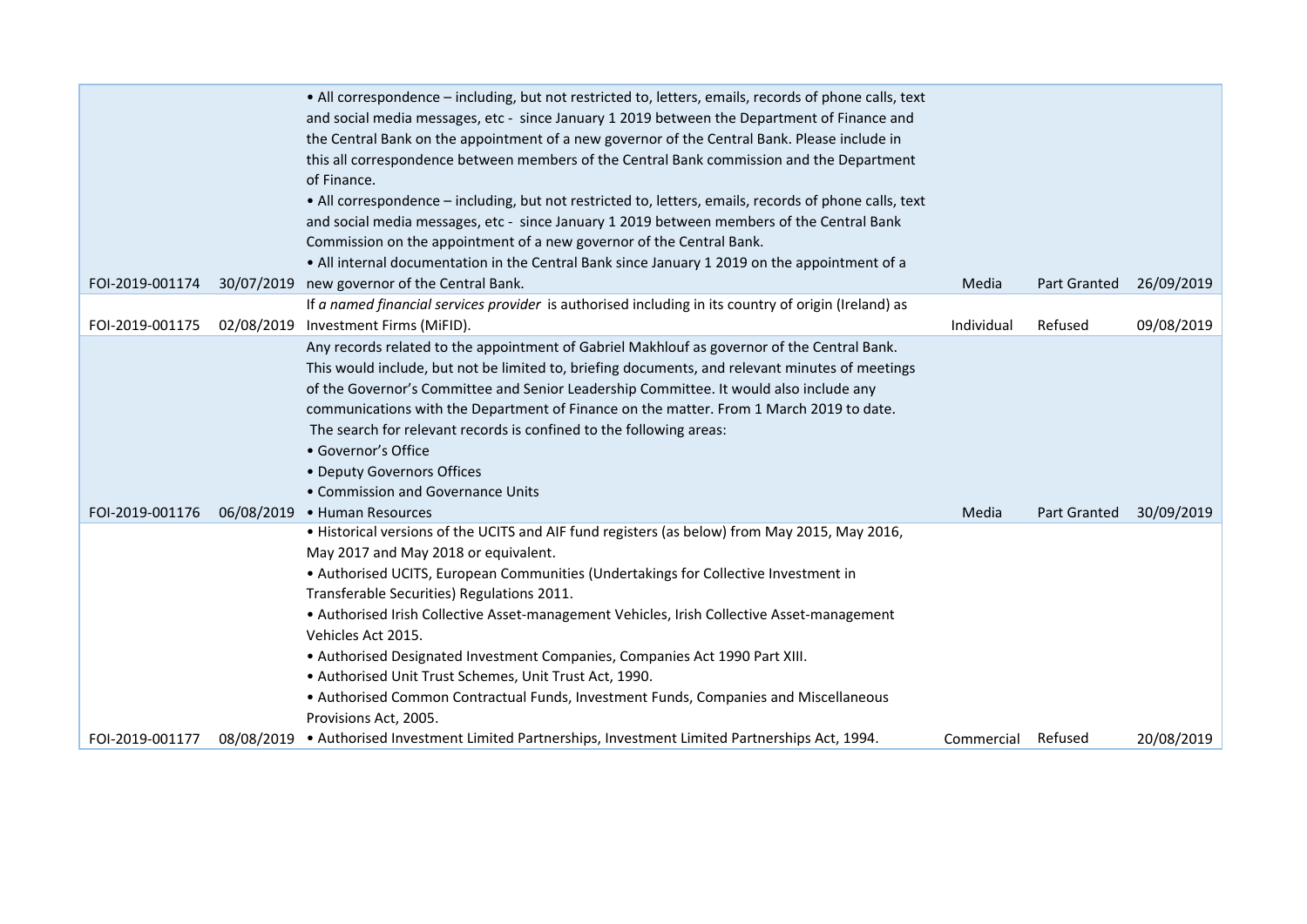|                 | 1. Minutes of a meeting held in May 2011 between two individuals and representatives of the                                                                                                        |            |                     |            |
|-----------------|----------------------------------------------------------------------------------------------------------------------------------------------------------------------------------------------------|------------|---------------------|------------|
|                 | Central Bank.                                                                                                                                                                                      |            |                     |            |
|                 | 2. Minutes of a meeting held in February 2012 between two individuals and representatives of                                                                                                       |            |                     |            |
|                 | the Central Bank.                                                                                                                                                                                  |            |                     |            |
|                 | 3. Minutes of a meeting held in November 2017 between two individuals and representatives of                                                                                                       |            |                     |            |
|                 | the Central Bank.                                                                                                                                                                                  |            |                     |            |
|                 | 4. The report/findings of the 2010 investigation of a named financial services provider regarding                                                                                                  |            |                     |            |
| FOI-2019-001178 | 08/08/2019 its breaches of liquidity regulations.                                                                                                                                                  | Individual | Refused             | 05/09/2019 |
|                 | • A list of addresses / locations for each vacant building or site currently managed or owned by                                                                                                   |            |                     |            |
|                 | the Central Bank Of Ireland.                                                                                                                                                                       |            |                     |            |
|                 | . The length of time each vacant site managed or owned by the Central Bank Of Ireland has not                                                                                                      |            |                     |            |
|                 | been in use.                                                                                                                                                                                       |            |                     |            |
|                 | • The size of each of these vacant sites (in sq m or hectares) managed or owned by the Central                                                                                                     |            |                     |            |
| FOI-2019-001181 | 22/08/2019 Bank Of Ireland.                                                                                                                                                                        | Media      | Refused             | 18/09/2019 |
|                 | information about an application made by me on the 16-8-2019 in the name of my company ( $a$                                                                                                       |            |                     |            |
|                 | named company) for access to buy products wholesale from the Collector Coin Department.                                                                                                            |            |                     |            |
|                 | a copy of any information held on record to include a letter written by me to the Sandyford                                                                                                        |            |                     |            |
|                 | Collector Coin Department in early 2016, seeking information about becoming a buyer and what                                                                                                       |            |                     |            |
| FOI-2019-001182 | 26/08/2019 kind of service was available to coin dealers/buyers.                                                                                                                                   | Commercial | <b>Part Granted</b> | 23/09/2019 |
|                 | . The total number of money laundering cases investigated in 2014                                                                                                                                  |            |                     |            |
|                 | . The total number of money laundering cases investigated in 2015                                                                                                                                  |            |                     |            |
|                 | . The total number of money laundering cases investigated in 2016                                                                                                                                  |            |                     |            |
|                 | . The total number of money laundering cases investigated in 2017                                                                                                                                  |            |                     |            |
|                 | . The total number of money laundering cases investigated in 2018                                                                                                                                  |            |                     |            |
|                 | For each of these requests, can each additionally please be provided and broken down via the                                                                                                       |            |                     |            |
|                 | following categories:                                                                                                                                                                              |            |                     |            |
|                 | • The total number of investigated cases for each year that resulted in a prosecution (2014-2018)                                                                                                  |            |                     |            |
| FOI-2019-001183 | 29/08/2019 • The value of each prosecution (in Euros)                                                                                                                                              | Commercial | Refused             | 11/09/2019 |
|                 | • Copies of any minutes or notes taken of the teleconference of non-executive Commission                                                                                                           |            |                     |            |
|                 | members set up to discuss the appointment of Gabriel Makhlouf.                                                                                                                                     |            |                     |            |
|                 |                                                                                                                                                                                                    |            |                     |            |
|                 | • Copies of any records relating or referring to the teleconference mentioned above (excluding                                                                                                     |            |                     |            |
| FOI-2019-001186 | 16/09/2019 those records already released to me).                                                                                                                                                  | Media      | Part Granted        | 11/10/2019 |
|                 |                                                                                                                                                                                                    |            |                     |            |
|                 | All correspondence from financial services industry third parties (excluding media and public<br>contacts) to the Central Bank of Ireland relating to a named product and how it will be regulated |            |                     |            |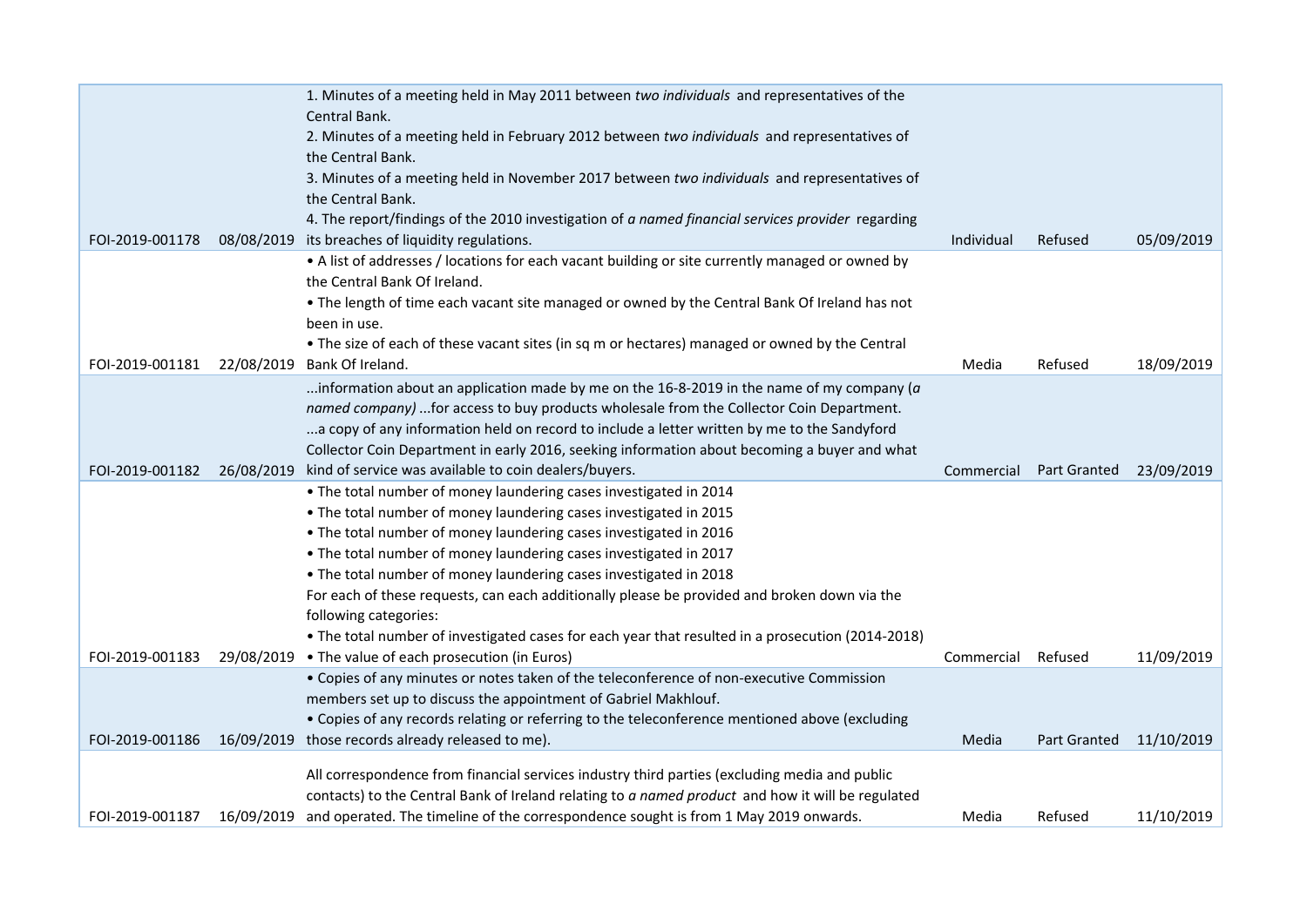| Request<br>withdrawn /<br>handled<br>outside FOI<br>18/09/2019<br>FOI-2019-001188<br>16/09/2019  a copy of the solvency statement for a named financial service provider as at 31 Dec 2019.<br>Individual<br>All communications between the CCPC and the Central Bank's Enforcement Investigations unit<br>and Regulatory Transactions Division (F&P Unit) in relation to fitness and probity, including on<br>individual applications for appointment. The timeframe of this request is the period August 1,<br>2019 to August 31, 2019.<br>FOI-2019-001189<br>30/09/2019<br><b>Part Granted</b><br>29/10/2019<br>Media<br>Copies of all records held referring or relating to the Central Bank plan to ban free hospitality<br>gifts for brokers. This request to cover the period 1 June 2019 to date of receipt of the request<br>FOI-2019-001190<br>01/10/2019<br>(30 September 2019).<br><b>Interest Groups Part Granted</b><br>29/10/2019<br>Request<br>withdrawn<br>/handled<br>FOI-2019-001191<br>Media<br>outside FOI<br>02/10/2019<br>02/10/2019<br>All documents in relation to Central Bank's decision to ban gifts to financial advisers.<br>All internal correspondence and minutes/agendas of meetings between Central Bank officials of |
|----------------------------------------------------------------------------------------------------------------------------------------------------------------------------------------------------------------------------------------------------------------------------------------------------------------------------------------------------------------------------------------------------------------------------------------------------------------------------------------------------------------------------------------------------------------------------------------------------------------------------------------------------------------------------------------------------------------------------------------------------------------------------------------------------------------------------------------------------------------------------------------------------------------------------------------------------------------------------------------------------------------------------------------------------------------------------------------------------------------------------------------------------------------------------------------------------------------------------------------------------------|
|                                                                                                                                                                                                                                                                                                                                                                                                                                                                                                                                                                                                                                                                                                                                                                                                                                                                                                                                                                                                                                                                                                                                                                                                                                                          |
|                                                                                                                                                                                                                                                                                                                                                                                                                                                                                                                                                                                                                                                                                                                                                                                                                                                                                                                                                                                                                                                                                                                                                                                                                                                          |
|                                                                                                                                                                                                                                                                                                                                                                                                                                                                                                                                                                                                                                                                                                                                                                                                                                                                                                                                                                                                                                                                                                                                                                                                                                                          |
|                                                                                                                                                                                                                                                                                                                                                                                                                                                                                                                                                                                                                                                                                                                                                                                                                                                                                                                                                                                                                                                                                                                                                                                                                                                          |
|                                                                                                                                                                                                                                                                                                                                                                                                                                                                                                                                                                                                                                                                                                                                                                                                                                                                                                                                                                                                                                                                                                                                                                                                                                                          |
|                                                                                                                                                                                                                                                                                                                                                                                                                                                                                                                                                                                                                                                                                                                                                                                                                                                                                                                                                                                                                                                                                                                                                                                                                                                          |
|                                                                                                                                                                                                                                                                                                                                                                                                                                                                                                                                                                                                                                                                                                                                                                                                                                                                                                                                                                                                                                                                                                                                                                                                                                                          |
|                                                                                                                                                                                                                                                                                                                                                                                                                                                                                                                                                                                                                                                                                                                                                                                                                                                                                                                                                                                                                                                                                                                                                                                                                                                          |
|                                                                                                                                                                                                                                                                                                                                                                                                                                                                                                                                                                                                                                                                                                                                                                                                                                                                                                                                                                                                                                                                                                                                                                                                                                                          |
|                                                                                                                                                                                                                                                                                                                                                                                                                                                                                                                                                                                                                                                                                                                                                                                                                                                                                                                                                                                                                                                                                                                                                                                                                                                          |
|                                                                                                                                                                                                                                                                                                                                                                                                                                                                                                                                                                                                                                                                                                                                                                                                                                                                                                                                                                                                                                                                                                                                                                                                                                                          |
|                                                                                                                                                                                                                                                                                                                                                                                                                                                                                                                                                                                                                                                                                                                                                                                                                                                                                                                                                                                                                                                                                                                                                                                                                                                          |
|                                                                                                                                                                                                                                                                                                                                                                                                                                                                                                                                                                                                                                                                                                                                                                                                                                                                                                                                                                                                                                                                                                                                                                                                                                                          |
|                                                                                                                                                                                                                                                                                                                                                                                                                                                                                                                                                                                                                                                                                                                                                                                                                                                                                                                                                                                                                                                                                                                                                                                                                                                          |
|                                                                                                                                                                                                                                                                                                                                                                                                                                                                                                                                                                                                                                                                                                                                                                                                                                                                                                                                                                                                                                                                                                                                                                                                                                                          |
|                                                                                                                                                                                                                                                                                                                                                                                                                                                                                                                                                                                                                                                                                                                                                                                                                                                                                                                                                                                                                                                                                                                                                                                                                                                          |
| assistant principal level and higher regarding the issue of 'dual pricing'/price discrimination on                                                                                                                                                                                                                                                                                                                                                                                                                                                                                                                                                                                                                                                                                                                                                                                                                                                                                                                                                                                                                                                                                                                                                       |
| the part of insurance companies operating in Ireland, dated between 20th September 2019 and                                                                                                                                                                                                                                                                                                                                                                                                                                                                                                                                                                                                                                                                                                                                                                                                                                                                                                                                                                                                                                                                                                                                                              |
| the current date (7 October 2019). The request is confined to the Consumer Protection,                                                                                                                                                                                                                                                                                                                                                                                                                                                                                                                                                                                                                                                                                                                                                                                                                                                                                                                                                                                                                                                                                                                                                                   |
| Insurance and Communications Divisions and to the offices of the Deputy Governor Prudential                                                                                                                                                                                                                                                                                                                                                                                                                                                                                                                                                                                                                                                                                                                                                                                                                                                                                                                                                                                                                                                                                                                                                              |
| FOI-2019-001192<br>07/10/2019<br>Regulation and the Director General Financial Conduct.<br>Media<br>05/11/2019<br><b>Part Granted</b>                                                                                                                                                                                                                                                                                                                                                                                                                                                                                                                                                                                                                                                                                                                                                                                                                                                                                                                                                                                                                                                                                                                    |
| Copies of all advance briefing material provided to Governor designate Mahklouf from 1 May                                                                                                                                                                                                                                                                                                                                                                                                                                                                                                                                                                                                                                                                                                                                                                                                                                                                                                                                                                                                                                                                                                                                                               |
| 2019 to when he took up the position as Governor of the Central Bank of Ireland on 1 September                                                                                                                                                                                                                                                                                                                                                                                                                                                                                                                                                                                                                                                                                                                                                                                                                                                                                                                                                                                                                                                                                                                                                           |
| FOI-2019-001193<br>15/10/2019<br>2019. (Excluding personal briefing material on moving to Ireland and general staff information).<br>10/12/2019<br>Media<br><b>Part Granted</b>                                                                                                                                                                                                                                                                                                                                                                                                                                                                                                                                                                                                                                                                                                                                                                                                                                                                                                                                                                                                                                                                          |
| All documents or correspondence between two named financial services providers and Central                                                                                                                                                                                                                                                                                                                                                                                                                                                                                                                                                                                                                                                                                                                                                                                                                                                                                                                                                                                                                                                                                                                                                               |
| FOI-2019-001194<br>Bank or vice versa pertaining to a named financial services provider's agents from 2012 to date.<br>26/11/2019<br>17/10/2019<br>Individual<br>Part Granted                                                                                                                                                                                                                                                                                                                                                                                                                                                                                                                                                                                                                                                                                                                                                                                                                                                                                                                                                                                                                                                                            |
| • Correspondence from lenders, lobby/industry groups, or advocacy groups, relating to the                                                                                                                                                                                                                                                                                                                                                                                                                                                                                                                                                                                                                                                                                                                                                                                                                                                                                                                                                                                                                                                                                                                                                                |
| macro-prudential lending rules.                                                                                                                                                                                                                                                                                                                                                                                                                                                                                                                                                                                                                                                                                                                                                                                                                                                                                                                                                                                                                                                                                                                                                                                                                          |
| • Minutes/memos/other records arising from internal meetings with lenders, lobby/industry                                                                                                                                                                                                                                                                                                                                                                                                                                                                                                                                                                                                                                                                                                                                                                                                                                                                                                                                                                                                                                                                                                                                                                |
| groups or advocacy groups relating to the macro prudential lending rules.<br>Request                                                                                                                                                                                                                                                                                                                                                                                                                                                                                                                                                                                                                                                                                                                                                                                                                                                                                                                                                                                                                                                                                                                                                                     |
| . Minutes/memos/other records arising from meetings with external parties with lenders,<br>withdrawn                                                                                                                                                                                                                                                                                                                                                                                                                                                                                                                                                                                                                                                                                                                                                                                                                                                                                                                                                                                                                                                                                                                                                     |
| lobby/industry groups or advocacy groups, relating to the macro prudential lending rules.<br>/handled                                                                                                                                                                                                                                                                                                                                                                                                                                                                                                                                                                                                                                                                                                                                                                                                                                                                                                                                                                                                                                                                                                                                                    |
| FOI-2019-001196<br>29/10/2019<br>All of the above should be for 2019.<br>outside FOI<br>12/11/2019<br>Media                                                                                                                                                                                                                                                                                                                                                                                                                                                                                                                                                                                                                                                                                                                                                                                                                                                                                                                                                                                                                                                                                                                                              |